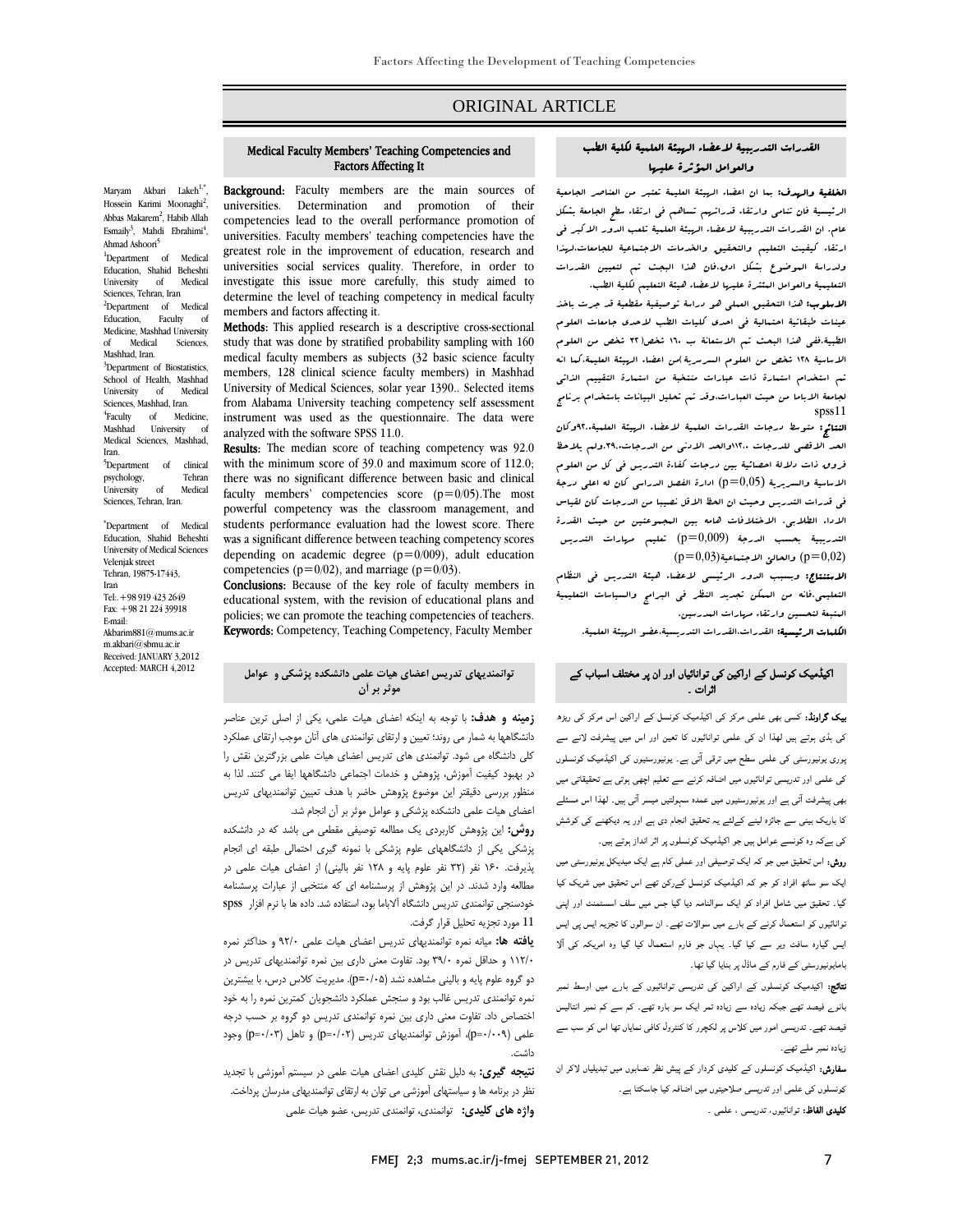#### **INTRODUCTION**

 Higher education institutions, particularly universities that train manpower for the health and medical education the community  $(1,2)$ . So we can say that, one of the components of successful communities, is the success of universities; therefore changing and improving the structures, systems, processes and methods of the classical evidences, faculty members are the greatest resources of universities and trainers of manpower in health, treatment and medical education organization (4,5). Improving their teaching competency leads to promote the overall members' teaching abilities play an important role in improving the quality of education, research, and social services of universities. Faculty members at universities have three main functions: teaching, doing research, and required to perform these tasks ( 6). Competence means using technical and communication skills, knowledge, reasoning, emotions and values in the environment wisely and constantly (8, 7). Teacning competencies are the set of<br>knowledge, attitudes, and skills with which the teacher can mentally, emotionally, socially and spiritually. Determination of teaching abilities in educational institutions are based on the type of their attitude to human and educational system  $(10, 0)$ influence the economic, social, cultural, political sectors of education and research can be useful (3). According to performance of the universities and students. Faculty management. Special competencies and capabilities are and constantly (8, 7). Teaching competencies are the set of help students' development physically,  $(10, 9)$ .

 American Medical Education Committee knows the process of achieving the educational performance capabilities as the part of accreditation (11). In Iran in recent years, the necessity of competency has been felt (12).

Experiences show that; despite the fact that graduates have enough scientific and theoretical bases, these individuals don't have well performances and skills in workplace and graduates' inabilities have been seen in different fields such solving, performing Psycho-motor skills. Checking the capabilities of teachers and factors associated with these capabilities; may give the solution of this problem (Why graduates have difficulty in applying the theoretical issues?) as: Deployment of theoretical issues in practice, problem to the educational managers (-7).

Teaching is a conscious activity that is done based on specific objectives and conditions with regard to student learning to make changes. In fact, effective teaching should encourage students to dynamic learning. In the can be transmitted to others. It means that, having something to teach was the teaching condition. But today; many educational experts believe that although scientific experise or master teachers are required, but just being<br>dominant on the subject for teaching is not enough; other conditions such as psychological knowledge and teaching past; it was thought that if a person knows something, it expertise or master teachers are required, but just being abilities also are also needed (13, 14).

 A study was done in 2010 by Hamdan, et al. in Malaysia on was to determine the abilities of teachers in teaching skills, effectiveness, professionalism characteristics, and class control. Finally, this study emphasized that the instructors teaching capabilities of instructors. The aim of this study

 management, and educational study emphasized that the instructors have to increase their abilities in class control and management, and educational programs planning (15).<br>We can say that among many ways of assessments, the best way to assess the teaching competency may be self assessment. Because, whenever the teacher himself assesses teaching competencies, he will accept mistakes better (-16). education and increasing teachers' abilities; and the problem of recognizing poor educational effectiveness, academic failure, and low academic performance by teachers themselves ; and according to the sensitive role of this research aimed to determine the level of teaching have to increase their abilities in class control and and management, and educational programs planning (15). Regarding the concerns of educational managers in quality faculty members in educational context of the university; competencies and its influencing factors.

## **METHODS**

 This applied research is a descriptive cross-sectional study that was done by stratified probability sampling with 160 medical faculty members as subjects (32 basic science faculty members, 128 clinical science faculty members) in Mashhad University of Medical Sciences, solar year 1390.

I

Ī

masililad University of Medical Sciences, solar year 1590.<br>Teaching ability assessment was done through teaching competency self assessment inventory. This inventory was a selection of Alabama's teaching competency self assessment instrument which was translated, edited, and validated with Also pilot study was done with 30 subjects except research participants. Its validity and reliability was evaluated with Cronbach's alpha coefficient. Its reliability coefficient was 0.86, and its internal validity of factors was 0.7. This that was used in Alabama's university instrument. The scale includes demographic characteristics and 29 items and each item is presented in four incremental levels numbered from 1 to 4, when the person is dissatisfied with his performance (1=unsatisfactory), when the function can be modified to reach an acceptable level (2=needs improvement), when the Performance in some cases require more work but  $\overline{1}$ completely satisfied with his performance (4=demonstrates)<br>excellence) more than 10 specialists in education and research issue. questionnaire is a compressed form of the competencies and should do more to improve their performance overall acceptable  $(3=$ area of strength), when the person is excellence).

## **RESULTS**

Ĭ. From 160 faculty members of the study, there were 32 of<br>hasta asiance (20,0%) and 129 of clinical asiance (20,0%),  $\frac{2}{3}$ persons (22.0%) were female and others male. Most of the faculty members (35 people) were under the age group of 40-30 years (48.2 %). 146 persons (91.2%) were married and satisfied with their jobs and others were unsatisfied. 159 persons (99.4 %) were interested in their jobs, and 1 (0.6%) was not interested. 93 of the faculty members (58.0%) participated in this study were assistant professors. 125 of them (50.0%) were employed formally. 110 persons (69.2%) had last degree of Doctorate and Board. 144 persons (90.0%) had graduated from State University. 76 of basic science (20.0%) and 128 of clinical science (80.0%). 34 14 persons (8.8 %) were single. 154 persons (96.2%) were them (78.0%) were working 31-40 hours a week, 80 of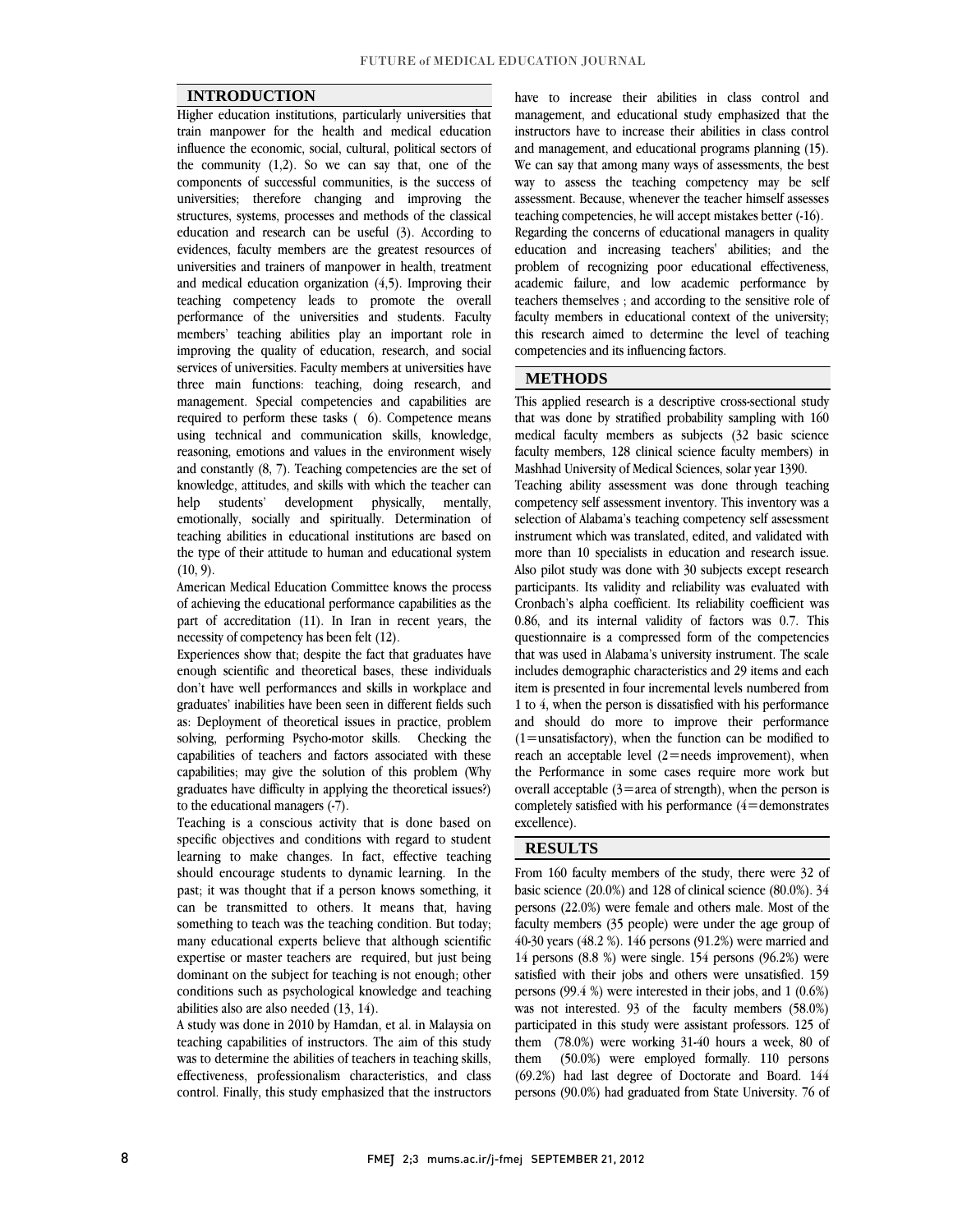$\frac{49.4}{8}$  ( $\frac{8}{10}$  nad To years or under To years of experience. In response to the teaching capabilities training Î them (49.4 %) had 10 years or under 10 years of option 67 persons (42.0%) signed "yes" and others "no".

 According to the level of medical faculty members' teaching competency; descriptive statistics median, (1) teaching competencies were described in eight areas. Results showed that the median score of teaching competency was 92.0 with the minimum of 39.0 and maximum of 112.0.With the comparing of scores using between the competencies of the two groups  $(p = 0.05)$ . Totally, in any of the areas of teaching competencies in both basic science and clinical science, no significant differences were observed. Although in some areas of teaching competencies; scores of basic sciences were more<br>than clinical sciences minimum and maximum were used. According to Table the Mann-Whitney test there was no significant difference than clinical sciences.

 The most powerful competency is one with the highest score. Comparing the percentage of competencies scores with Friedman nonparametric test showed that teaching highest to lowest are: classroom management, presentation of organized instruction, communication, performance of professional responsibilities, positive learning climate, preparation for instruction, professional performance. Then; the most powerful competency was competency scores in medical faculty members from development and leadership, and assessment of student classroom management.

 According to the research side findings, regarding the members based on personal characteristics" using non- parametric tests; Mann-Whitney and Kruskal – Wallis, significant differences between the scores of two groups "Comparison of teaching competencies of faculty

based on scientific degree  $(0.009 = p)$ , education of teaching abilities  $(0.02 = p)$ , and marriage  $(0.03 = p)$ <br>were found were found.

 $\overline{a}$ 

### **DISCUSSION**

 $\overline{a}$  assessment. Classroom management was the most dominant teaching competency and other teaching abilities, which had lower grades, should be upgraded. Hamdan, et al. (2010) in Malaysia, teachers must promote their teaching competencies in classroom management In this study the determination of the faculty members' teaching competencies, were done from their own According to the results of the descriptive study by and educational planning (15).

 In a descriptive study in 1387 called "master features of a Martyr Sadoughi Yazd University of Medical Sciences students" the results showed that the ability to communicate, teaching experience and general knowledge in teaching, criticism, creativity and good appearance, and teaching materials in plain language are the most important features of a powerful teacher (17,18,19). According to this study "communication" was an perspective. In the research of Jules and, Kutnick titled "students' views about the good professor" also this competency had priority (20). In the present study the ability to communicate is in third place. And it is better to competencies. Holy Qur'an in Surah Rahman verse 33 says: "A group of jinns and humans, if you go out from the sides of the heavens and the earth, going out, but you powerful competent teacher from the perspective of the given the essential concepts, presented in a logical order, important teaching competency from the students' strengthen and improve this competency and other

| Table 1. Description of subject's teaching competency  |                       |                        |                 |                    |      |
|--------------------------------------------------------|-----------------------|------------------------|-----------------|--------------------|------|
| <b>Teaching competencies</b>                           | <b>Basic sciences</b> | <b>Clinic sciences</b> | <b>Total</b>    | <b>Man-withney</b> |      |
|                                                        | Median(min-max)       | Median(min-max)        | Median(min-max) | P Value            | Z.   |
| <b>Preparation for instruction</b>                     | $9.5(6-12)$           | $9(4-12)$              | $9(4-12)$       | 0.06               | 1.9  |
| <b>Presentation of organized</b><br>instruction        | $20(8-24)$            | $20(7-24)$             | $20(7-24)$      | 0.21               | 1.3  |
| <b>Assessment of student</b><br>performance            | $11(8-16)$            | $11(5-16)$             | $11(5-16)$      | 0.06               | 1.8  |
| <b>Classroom management</b>                            | $7(3-8)$              | $7(2-8)$               | $7(2-8)$        | 0.8                | 0.3  |
| <b>Positive learning climate</b>                       | $13.5(7-16)$          | $13(5-16)$             | $13(5-16)$      | 0.06               | 1.9  |
| <b>Communication</b>                                   | $7(3-8)$              | $7(2-8)$               | $7(2-8)$        | 0.9                | 0.14 |
| Professional development and<br>leadership             | $9(5-12)$             | $8(4-12)$              | $9(4-12)$       | 0.2                | 1.4  |
| <b>Performance of professional</b><br>responsibilities | $17.5(5-20)$          | $16(5-20)$             | $17(5-20)$      | 0.4                | 0.8  |
| <b>Total</b>                                           | $95(48-111)$          | $91(39-112)$           | $92(39-112)$    | 0.05               | 2    |